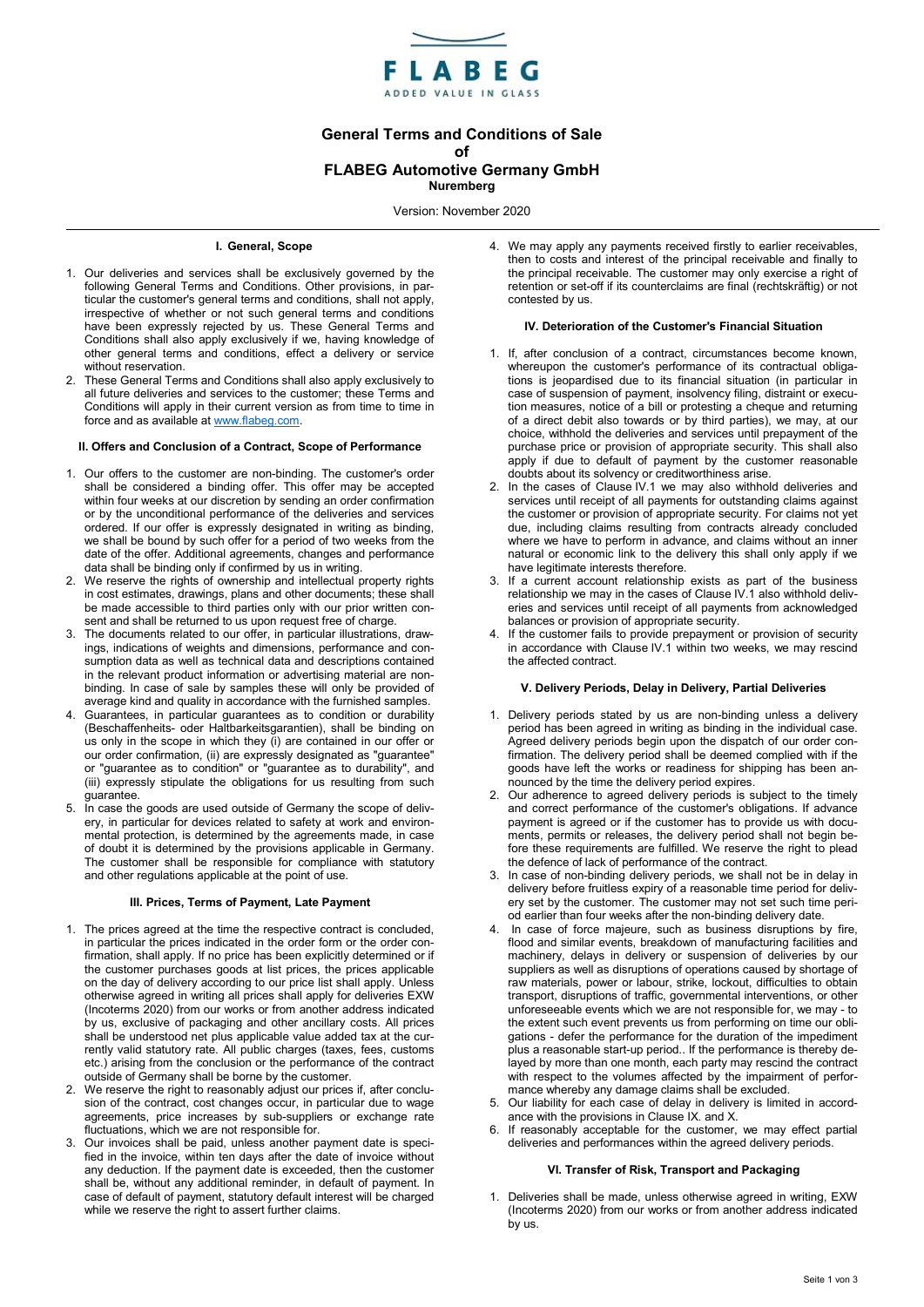- 2. Risk shall pass to the customer at the latest upon delivery to the customer, the carrier or any other forwarding agent commissioned by the customer. This shall also apply in case of partial deliveries or if we, by way of exception, have assumed additional obligations such as freight charges, delivery or installation, unless delivery is effected by our own vehicles or means of transportation. Risk shall also pass to the customer if it is in default of acceptance (Annahmeverzug). The collection of the goods to be collected constitutes a material contractual obligation of the customer. At the customer's request and costs we will insure the goods against theft, breakage, damage in transit, damage by fire or water, and other insurable risks.
- 3. If it is agreed with the customer that the goods are to be shipped by us, the method of shipping and the shipping route will be determined at our discretion by us, unless otherwise agreed in writing with the customer. In this case, also the provisions in Clause VI.2 shall apply.
- 4. We do not take back disposable packaging. Instead, we will, at the customer's request, name a third party which will take back the packaging according to the German Packaging Ordinance, if applicable. Reusable packaging shall be returned to us by the customer.

## VII. Reservation of Title

- 1. We reserve title in goods delivered to the customer until full payment of the purchase price and of all other current or future claims against the customer we are entitled to under the business relationship. The inclusion of the claim for the purchase price against the customer into open accounts and the confirmation of a balance (Anerkennung eines Saldos) shall not affect the reservation of title.
- 2. In case of breach of contract by the customer, notably default of payment, we may - without prejudice to other (damage) claims - after rescission of the contract recover the goods in which title is reserved (the "Reserved Products"). For the purpose of recovering the Reserved Products we may enter the customer's business premises during normal business hours.
- 3. After recovery of the Reserved Products, we may upon prior notice realise the same in a reasonable manner; the realisation proceeds shall be applied to the liabilities of the customer less reasonable realisation costs.
- 4. The customer shall treat the Reserved Products with care, in particular it shall insure the same at its costs against damage by fire, water and theft sufficiently at replacement value. The customer herewith assigns its claims under the insurance contracts to us; we hereby accept the assignment.
- 5. The customer shall carry out in due time and at its costs any necessary maintenance and inspections.
- 6. For the duration of the reservation of title the customer shall not pledge the Reserved Products or use the same as security. However, the customer may, subject to the following conditions, resell the Reserved Products in the course of its ordinary business activities, but in such case it already now assigns to us all claims, including ancillary rights and with priority over the remainder of the customer's claims, equal to the final invoice amount (including value added tax) accruing to it against its customers or third parties from the resale, regardless of whether the Reserved Products have been resold without or after processing. If the Reserved Products have been reprocessed together with other items not belonging to the customer, the assignment shall be effected only in the proportion of the co-title shares in the goods reprocessed pursuant to Clause VII.6. After assignment of the claims, the customer shall retain the right to collect the claims. Our right to collect the claims by ourselves shall not be affected thereby. However, we shall not collect the claims as long as the customer fulfils its payment obligations from the proceedings taken in, is not in default of payment and notably has not filed an application for the opening of insolvency proceedings and has not suspended its payments. If any of this is the case, we may request the customer to disclose the assigned claims and their respective debtors, to furnish all data necessary for collection, to hand over to it all documents pertaining thereto and to inform the debtors of the assignment. If such a case occurs, the customer's right to collect the claims is extinguished.
- 7. To the extent that a current account relationship exists between the customer and its customers pursuant to Section 355 of the German Commercial Code (Handelsgesetzbuch), the claim assigned to us in advance by the customer shall also relate to the acknowledged balance, as well as to the balance surplus existing from the closing balance in the case of the customer's insolvency.
- 8. The customer shall notify us in writing without undue delay of all seizures, attachments and other interference by third parties with respect to the Reserved Products. Moreover, the customer shall notify such third parties of the reservation of title. To the extent the third party is unable to reimburse us for the court and out-of-court costs of a legal action pursuant to Section 771 of the German Procedural Code (Zivilprozessordnung), the customer shall be liable for the loss thus incurred to us.
- 9. Any processing (Verarbeitung) or reworking (Umbildung) by the customer of the Reserved Products shall always be performed for us. If the Reserved Products are processed or reworked with other items not belonging to us, we shall acquire co-title in the new thing in the proportion of the value of the Reserved Products (final invoice amount - Fakturaendbetrag, including value added tax) to the other items that are processed or reworked at the time of such processing or reworking. In all other respects, the same provisions shall apply for the new thing thus created as for the Reserved Products. If the Reserved Products are inseparably commingled (vermischt) or combined (verbunden) with other items not belonging to us, we shall acquire joint title in the new thing in the proportion of the value of the Reserved Products (final invoice amount, including value added tax) to the other commingled or combined items at the time of commingling or combining. If the commingling or combining takes place in such a way that the thing of the customer is considered to be the principal thing, the customer shall transfer co-title to us on a pro rata basis. The customer shall keep the sole title or cotitle thus created in custody for us. As security for our claims against the customer, the latter shall also assign to us the claims accruing against third parties by the combining of the Reserved Products with a real estate property.
- 10. At the customer's request we will release securities we are entitled to, to the extent the realisable value of such securities exceeds our secured claims against the customer by more than 10%; we may select the securities to be released at our discretion.

#### VIII. Customer's Claims in the Event of Defects

- 1. The customer shall notify us without undue delay, but at the latest within one week of delivery of the goods, in writing of obvious defects (e.g. defects of quality or title, wrong delivery or deviations in quantity); hidden defects shall be notified to us in writing without undue delay, but at the latest within one week of being discovered. The customer's claims for defects shall be forfeited if a notice of defect has not been made in time or properly, unless a defect has been fraudulently concealed. The acceptance of goods may not be refused for defects that are not of a material nature.
- 2. Without our prior written consent, we will not bear the costs caused by the customer for examination of possible defects. For an effective handling of claims for defects, we will sort out defective goods from an affected delivery, unless we instruct the customer otherwise. The customer shall not dispose of defective goods without our prior written consent. Upon our request, the customer shall send defective goods to us for examination.
- 3. The customer shall not be entitled to claims for defects for used goods or goods that have been agreed to be of a lower quality category. The same shall apply in case of deviations, in particular deviations of dimensions, thicknesses, weight, performance data or colour nuances, which are within the tolerances customary in the industry, as well as in case of immaterial reduction of the value or usability of the goods.
- 4. In case of defects, we will remove the same, at our choice, through rectification (Nachbesserung) or replacement delivery (Nachlieferung). Rectification or replacement delivery (subsequent performance - Nacherfüllung) will be made without acknowledgement of a legal obligation (Anerkenntnis). For rectified goods the remainder of the original limitation period shall run from the return of the repaired good; the same shall apply for replaced goods.
- 5. If subsequent performance fails, the customer may rescind the affected contract (Rücktritt) whereas the right to reasonably reduce the purchase price of the affected contract (Minderung) is excluded. Rectification is considered as having failed after the third attempt, unless the nature of the goods or other circumstances suggest otherwise.
- 6. The place of subsequent performance (Nacherfüllungsort) shall be the agreed place of delivery. Claims of the customer for expenditure required for the purpose of subsequent performance, notably the costs of transport, journeys, labour and material, are excluded to the extent that the expenditure is increased as a result of the goods being brought to a place other than the agreed place of delivery; we may charge such increased costs to the customer. Costs for dismounting and installing (Aus- und Einbaukosten) defective goods are also excluded; such costs may be claimed by the customer as claims for damages subject to the provisions of Clause VIII.1, Clause IX. and Clause X.
- 7. If the customer wrongly asserts claims for defects (e.g. the goods were not defective), we may charge to the customer reasonable costs incurred; the same shall apply if we wrongly grant claims for defects without being obliged to.
- 8. Our liability for any damage the customer may have suffered due to defects of goods delivered by us or for any futile expenses is determined by the provisions in Clause VIII.1, Clause IX. and Clause X.